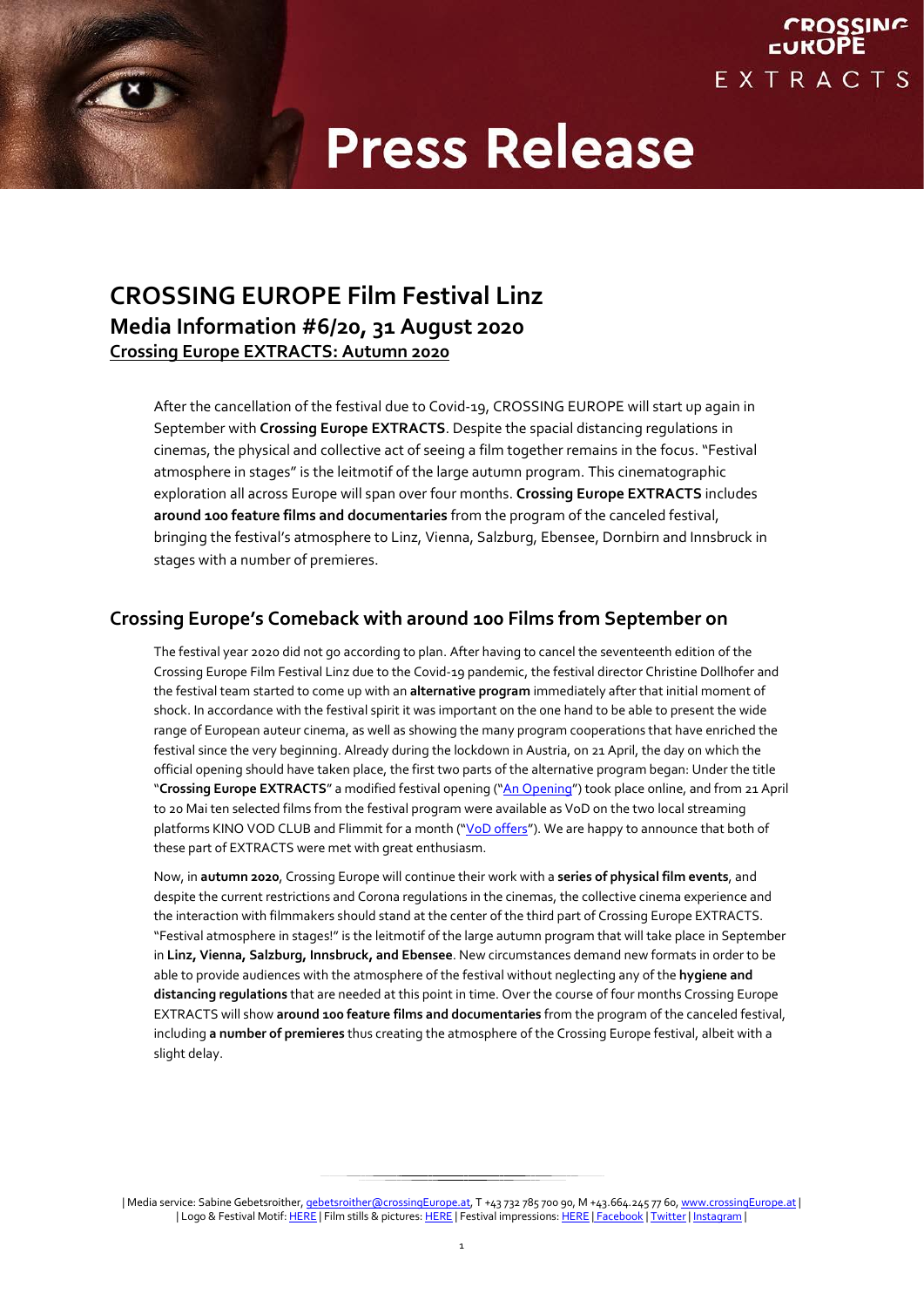

### **Crossing Europe EXTRACTS: Autumn 2020 - An Overview**

| 10 to 13 September:          | Tribute VALIE EXPORT @ Ars Electronica 2020   Moviemento                         |
|------------------------------|----------------------------------------------------------------------------------|
| 15 September to 22 December: | Festival premieres @ City-Kino   City-Kino                                       |
| 8 to 10 October:             | Local Artists Shorts @ Upper Austrian Culture Quarter   Ursulinensaal            |
| 17 September to 27 November: | Crossing Europe EXTRACTS goes  Vienna, Salzburg, Ebensee,<br>Innsbruck, Dornbirn |

| A detailed film program and ticketing information can be found a[t www.crossingeurope.at/EXTRACTS](http://www.crossingeurope.at/EXTRACTS) |

## **Tribute VALIE EXPORT @ Ars Electronica 2020**

#### **10 to 13 September |** Moviemento

The **Tribute** 2020 is dedicated to one of the most important representatives of international conceptual media, film, and performance art: **VALIE EXPORT**. On the occasion of her 80<sup>th</sup> birthday, CROSSING EUROPE takes a closer look at her many-layered **cinematographic oeuvre** with a selection of the feature and experimental films by the artist born in Linz. The way she deals with the social standing of women, her experiments with new media, and the shift in perception that comes along with it, make VALIE EXPORT an international **pioneer of media and feminist art**. We are happy to announce that the Tribute will be able to be shown within the framework of this year's Ars Electronica festival, where the artist will also be presented with the festival award "Visionary Pioneer of Feminist Media Art of the Prix Ars Electronica 2020". For the opening of the event on **10 September** VALIE EXPORT will also **personally be present** at the cinema.

The Tribute VALIE EXPORT presents a **selection** of shorts and feature length films **from a period of over forty years**. This includes three feature films, experimental studies, cinematographic self-portraits, actions and research that is partly on 8mm film, and videos that were conceptualized for cinema, exhibition spaces, and television. For more in-depth reading we would recommend the Tribute essay "Feminism and Media Avant-Garde" by Brigitta Burger-Utzer to be foun[d HERE](https://www.crossingeurope.at/en/program/program-sections/tribute.html) on our website. In addition the program includes a TV-series by VALIE EXPORT on the film avantgarde.

#### **| For a complete list of films including showing times see page 5 | film descriptions** [HERE](https://www.crossingeurope.at/uploads/media/pressetexte/CE_2020/CE20-EX-Tribute-VALIE-EXPORT_Filmbeschreibungen.pdf) **|**

The Tribute VALIE EXPORT will take place in **cooperation** with th[e Ars Electronica,](https://ars.electronica.art/news/) with **support** from the [VALIE EXPORT CENTER LINZ,](https://www.valieexportcenter.at/) and in collaboration with [sixpackfilm.](http://www.sixpackfilm.com/)

Additional partners: *[Lentos Kunstmuseum](http://www.lentos.at/)* (exhibitio[n Hommage à VALIE EXPORT;](https://www.lentos.at/html/de/6115.aspx) 30 September to 10 January 2021) *[Art University in Linz](http://www.ufg.at/) FC – [Francisco Carolinum](https://www.ooemuseen.at/museum/239-fc-francisco-carolinum)* (exhibitio[n VALIE EXPORT Collection Care;](https://www.ooemuseen.at/museen-in-ooe/veranstaltungen/3639-valie-export-collection-care-fc-francisco-carolinum) until 13 September) *[OK Offenes Kulturhaus im OÖ Kulturquartier](https://www.ok-centrum.at/de/programm/)* (exhibition[: Cyberarts 2020](https://www.ooelkg.at/de/ausstellungen/detail/cyberarts-2020.html) – Prix Ars Electronica Exhibition incl. Pieces by VALIE EXPORT; 10 to 15 September)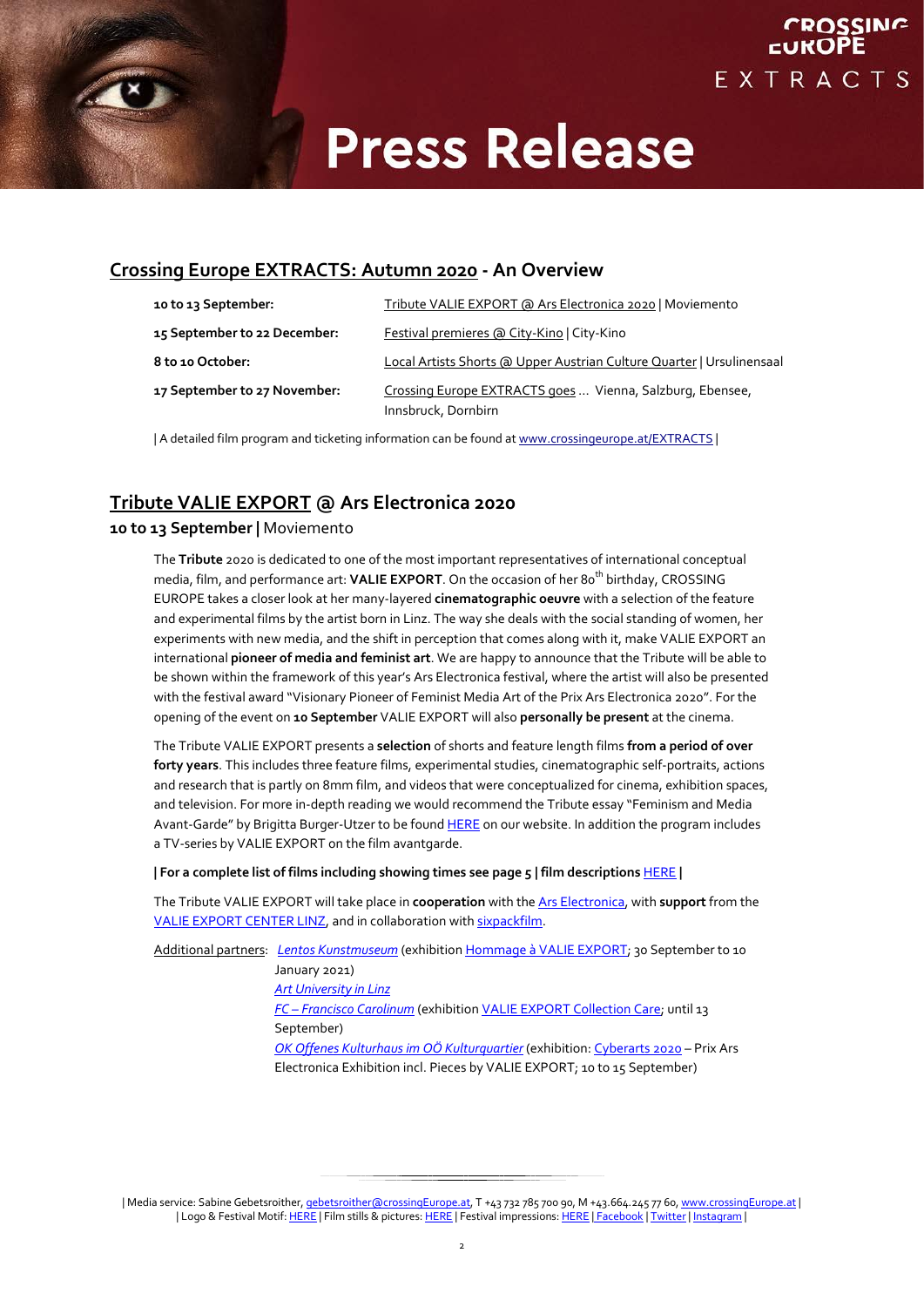CROSSING

EXTRACTS

### **Festival Premieres @ City-Kino**

### **15 September to 22 December |** City-Kino

From **15 September to 22 December** Crossing Europe will present current film premieres from the canceled festival edition 2020, **every Tuesday** at the City-Kino in Linz. There will be a repetition one week afterwards. The **15 current feature films and documentaries** allow for audiences to embark on a cinephile journey **all across Europe**. The selected films of the many-faceted program mainly will celebrate their **Austrian premiere** in the framework of the EXTRACTS and are mostly – despite international success at festivals – very rarely shown in the regular cinema program. In addition to the films themselves, Tuesdays at the City-Kino offer introductions, film discussions, and video messages from filmmakers from all over Europe.

The **opening film** on 15 September will be **ADULTS IN THE ROOM** (FR/GR 2019), the current work by the **legendary director Costa-Gavras**, who has been honored for his highly political films a great amount of times over the course of his sixty year long career (Academy Awards, BAFTAs, Césars, Golden Bear, Palme d'Ore). ADULTS IN THE ROOM had its world premiere at the Int. Film Festival in Venice in 2019, and brings one of the toughest periods of recent European history to the silver screen. In a mixture of satire and Greek tragedy, the film deals with the Greek financial crisis and the questionable "bailout" of the country by partners in the Eurozone, based on the eponymous book by Yanis Varoufakis. As a **guest** for a Q&A after the film on 15 September we are happy to welcome **Cornelius Obonya**, one of the actors in the film, in Linz, additionally Costa-Gavras will be present with a video message.

We are very grateful that many of our **program partners** with whom Crossing Europe has a long-standing relationship could be won over for Crossing Europe EXTRACTS. The **afo – [architekturforum](https://afo.at/)  [Oberösterreich](https://afo.at/)** will present the long-term documentary **AUTOBAHN** (DE 2019), by the young German director Daniel Abma from the program section "Architecture and Society", on 13 October. Fitting to this, the exhibition AUTOKORREKTUR that also deals with the topics of mobility and space, will still be shown at the afo until 16 October.

The **[AK Oberösterreich/Kultur](https://ooe.arbeiterkammer.at/kultur)** will host the documentary **GUNDERMANN REVIER** (DE 2019; by Grit Lemke) on 20 October. The film is a many-layered portrait of the German songwriter Gerhard Gundermann within the context of the downfall of the brown coal mining region in Lausitz, after the reunification of Germany. This year's winner of the AK Kunstpreis [cultural prize by the chamber of labor in Upper Austria], Christel Kiesel de Miranda also deals with the topic of open-pit mining in her impressive work "Ende Gelände" that focuses on a departure from the coal industry and its consequences.

The Austrian **initiative [Cinema Next](http://www.cinemanext.at/)** is also represented with the humorous animation film **VANAMEHE FILM/ OLD MAN CARTOON MOVIE** (EE 2019; by Mikk Mägi, Oskar Lehemaa) from the program section Cinema Next Europe, and will be shown on 17 November.

The **[YAAAS! Young Programmers](https://www.crossingeurope.at/programm/yaaas-jugendschiene/yaaas-young-programmers.html)** selected the Italian social drama **SOLE** (IT/PT 2019; by Carlo Sironi), that will be shown on 22 September.

#### **| For a complete list of films including showing times see page 5 | film descriptions** [HERE](https://www.crossingeurope.at/uploads/media/pressetexte/CE_2020/CE20-EX-Festivalpremieren-im-City-Kino_Filmbeschreibungen.pdf) **|**

Additional partners: [FRAU.MACHT.FILM](https://www.moviemento.at/?site=content&c=655) Filmschau [HOSI Linz](https://www.hosilinz.at/) [& Pride](http://www.pride.at/) – Das lesbisch/schwule Österreichmagazin [OÖNachrichten](http://www.nachrichten.at/) [ray Filmmagazin](https://ray-magazin.at/)

<sup>|</sup> Media service: Sabine Gebetsroither, *gebetsroither@crossingEurope.at*, T +43 732 785 700 90, M +43.664.245 77 60[, www.crossingEurope.at](http://www.crossingeurope.at/) | | Logo & Festival Motif[: HERE](https://www.flickr.com/photos/crossingeurope/collections/) | Film stills & pictures: HERE | Festival impressions: HERE | [Facebook](http://www.facebook.com/crossingeurope) | [Twitter](http://www.twitter.com/CROSSINGEUROPE) | [Instagram](http://www.instagram.com/crossingeurope/) |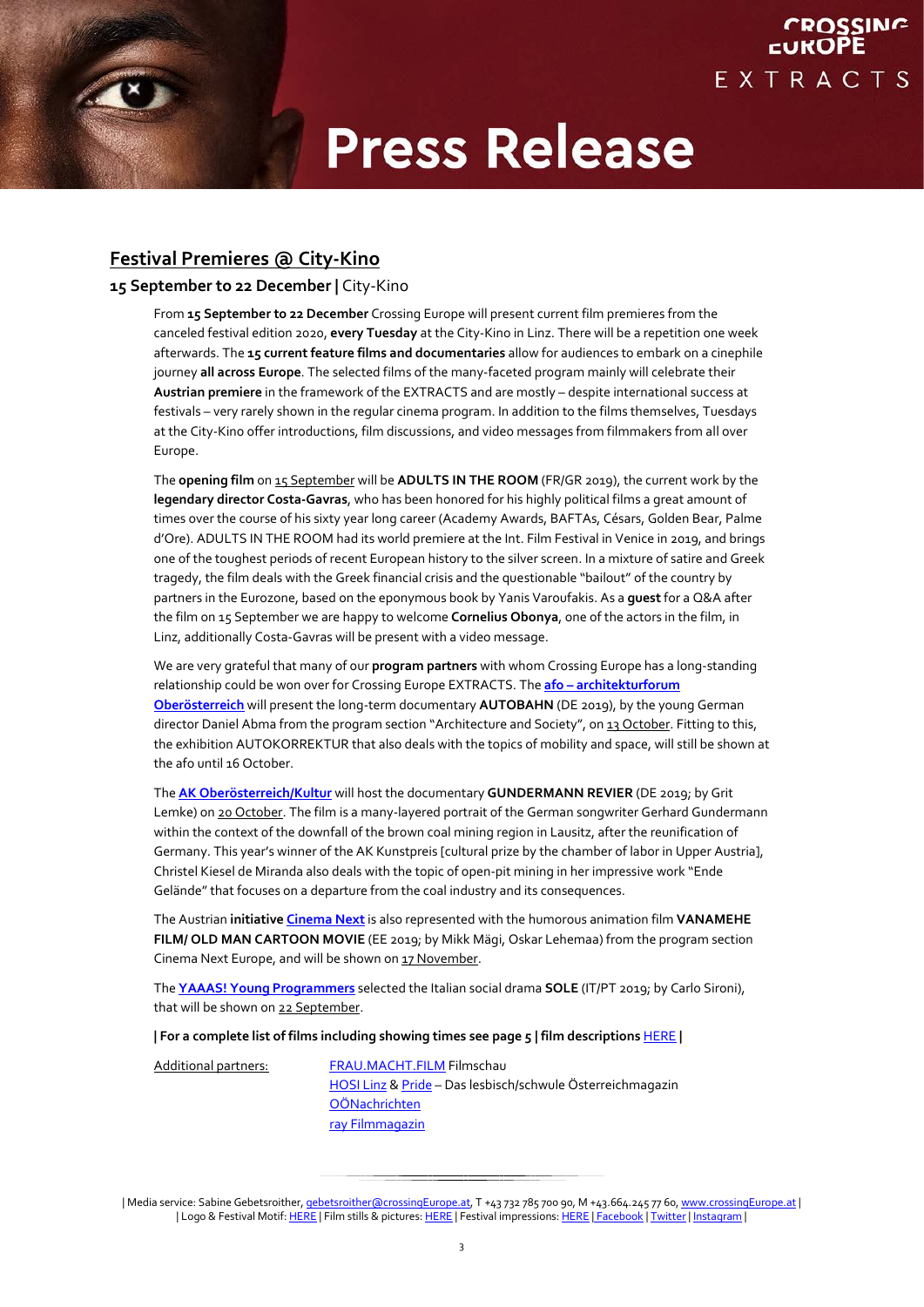

### **Local Artists Shorts @ OÖ Kulturquartier in cooperation with OÖ Landes-Kultur GmbH**

**8 to 10 October |** Ursulinensaal in the Upper Austrian Culture Quarter

Every year the Local Artists program offers an overview on current **film production in Upper Austria**. This is why Crossing Europe will stop off at the Upper Austrian Cultural Quarter for three days in October with its alternative program EXTRACTS, in order to provide a forum for local filmmakers. Once more the Local Artists will impress audiences with experimental films, cool music videos, creative animations, documentary gems, as well as new forms of storytelling within fiction. The program encompasses **51 short films**, and puts the spotlight on both established artists, as well as new voices. The Crossing Europe audience can look forward to three inspiring days complete with premiere feeling, extensive film discussions, and an award ceremony.

During the **award ceremony on 10 October** (8:30 pm | admission free!) two **festival prizes** will be awarded: CROSSING EUROPE Innovative Award - Local Artist (3.500 €,- powered by OÖ Landes-Kultur GmbH) and the CREATIVE REGION MUSIC VIDEO Award (1.500 €,- powered by CREATIVE REGION linz & Upper Austria).

The members of the **Jury Local Artist**, who will also be attending the screenings in Linz are: Anna Ladinig (festival director IFFI - Int. Film Festival Innsbruck), Anna Prischl (Co-director of the Int. Youth Media Festival YOUKI, Wels), and Siniša Vidović (producer and director).

**| For a complete list of films including showing times see page 5 | film descriptions** [HERE](https://www.crossingeurope.at/uploads/media/pressetexte/CE_2020/CE20-EX-Local-Artists-Shorts_Filmbeschreibungen.pdf) **|**

## **Crossing Europe EXTRACTS goes …**

#### **17 September to 27 November |** Vienna, Salzburg, Ebensee, Innsbruck, Dornbirn

From the beginning Crossing Europe has often been a guest at art house cinemas and film institutions with selected programs all over the country. In 2020 these activities are brought together under the name "Crossing Europe goes ...". Due to the Corona pandemic the planned screenings in May and June had to be canceled, yet now in autumn "Crossing Europe EXTRACTS goes …" is comprising screenings in Ebensee, Vienna, Innsbruck, Dornbirn and Salzburg: Th[e /slashfilmfestival](http://www.slashfilmfestival.com/) | Vienna (17 to 27 September) will show selected films from the Night Sight, this year's **Spotlight MARK JENKIN** will be shown at the [Österreichisches Filmmuseum](http://www.filmmuseum.at/) | Vienna (18 October), an[d DAS KINO](http://www.daskino.at/) | Salzburg (27 October, 3 & 10 November)[, Kino Ebensee](http://www.kino-ebensee.at/) (1 to 3 October), [Spielboden Dornbirn](http://www.spielboden.at/) (1 & 13 October), Int. Film Festival [Innsbruck](https://iffi.at/) (3 to 8 November) and the [Stadtkino Wien](http://www.stadtkinowien.at/) (21 November) will also show selected titles from the Crossing Europe program.

**| For a complete list of films including showing times see page 5 |** 

### **Covid-19-Updates**

Many things are different in the autumn of 2020. For this reason there are specific hygiene, security, and access requirements for Crossing Europe EXTRACTS that will be communicated in advance and then again on site. We are always keeping an eye on the current developments surrounding the Covid-19 virus, and we take the responsibility for the health and safety of our audiences as well as that of our team very seriously. Should there be any changes in our program or execution of our events we will inform you through our website and social media channels.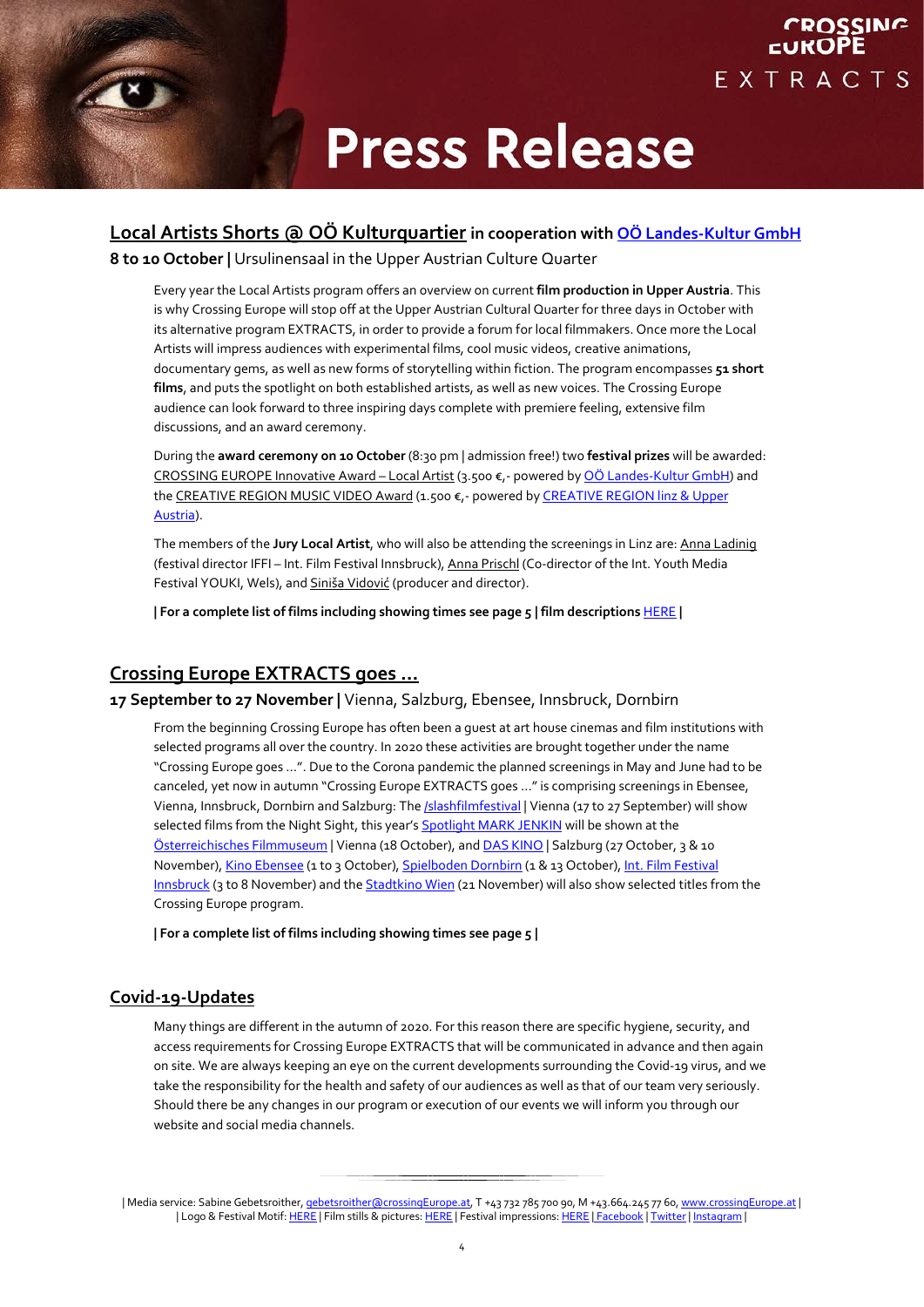

### **Films & Screening Dates | Crossing Europe EXTRACTS: Autumn 2020**

**Tribute VALIE EXPORT @ Ars Electronica 2020 10 - 13 September 2020 | Moviemento**

#### **10 September**

19:00 **Kick-Off Tribute VALIE EXPORT DIE PRAXIS DER LIEBE / THE PRACTICE OF LOVE** (VALIE EXPORT, AT/DE 1984, 90 min, dOF) *Q&As with VALIE EXPORT*

#### 21:30 **VALIE EXPORT - Shorts 1**

(VALIE EXPORT, 60 min) | *With introduction*

**SELBSTPORTRAIT MIT KOPF / SELF-PORTRAIT WITH HEAD (**VALIE EXPORT, AT 1966/67, 4 min, oD)

**...REMOTE…REMOTE… (**VALIE EXPORT, AT 1973, 10 min, oD)

**HAUCHTEXT: LIEBESGEDICHT / BREATH TEXT: LOVE POEM (**VALIE EXPORT, AT 1970 – 1973, 2 min, oD)

**BODY TAPE** (VALIE EXPORT, AT 1970, 4 min, oD)

**HYPERBULIE** (VALIE EXPORT, AT 1973, 7 min, oD)

**BODY POLITICS** (VALIE EXPORT, AT 1974, 3 min, stumm)

**ASEMIE – DIE UNFÄHIGKEIT, SICH DURCH MIENENSPIEL AUSDRÜCKEN ZU KÖNNEN / ASEMIE OR THE INABILITY TO EXPRESS ONESELF THROUGH FACIAL EXPRESSIONS** (VALIE EXPORT, AT 1973, 7 min, oD)

**THE VOICE AS PERFORMANCE, ACT AND BODY** (VALIE EXPORT, AT 2007, 11 min, OmeU)

**SEHTEXT: FINGERGEDICHT / VISUAL TEXT: FINGER POEM** (VALIE EXPORT, AT 1973, 2 min, oD)

**MANN & FRAU & ANIMAL / MAN & WOMAN & ANIMAL** (VALIE EXPORT, AT 1970-73, 8 min, oD)

**TAPP UND TASTKINO** (VALIE EXPORT, AT 1968, 2 min, OmeU)

#### **11 September**

18:00 **UNSICHTBARE GEGNER / INVISIBLE ADVERSARIES** (VALIE EXPORT, AT 1976, 110 min, OmeU) | *With introduction*

21:00 **VALIE EXPORT - Shorts 2** (VALIE EXPORT, 65 min) | *With introduction*

**GEDICHTE / POEMS** (VALIE EXPORT, AT 1966 – 1980, 8 min, OmeU)

**ADJUNGIERTE DISLOKATIONEN / ADJUNCT DISLOCATIONS** (VALIE EXPORT, AT 1973, 10 min, stumm)

**FACING A FAMILY** (VALIE EXPORT, AT 1971, 5 min, OmeU)

**I TURN OVER THE PICTURES OF MY VOICE IN MY HEAD** (VALIE EXPORT, AT 2009, 12 min, OmeU)

**EIN PERFEKTES PAAR ODER DIE UNZUCHT WECHSELT IHRE HAUT / LUST** (VALIE EXPORT, AT 1986, 12 min, dOF)

**SYNTAGMA** (VALIE EXPORT, AT 1983, 18 min, eF)

#### **12 September**

18:00 **MENSCHENFRAUEN / HUMAN FEMALES** (VALIE EXPORT, AT 1979, 116 min, OmeU)

21:00 **DIE PRAXIS DER LIEBE / THE PRACTICE OF LOVE** (VALIE EXPORT, AT/DE 1984, 90 min, OmeU)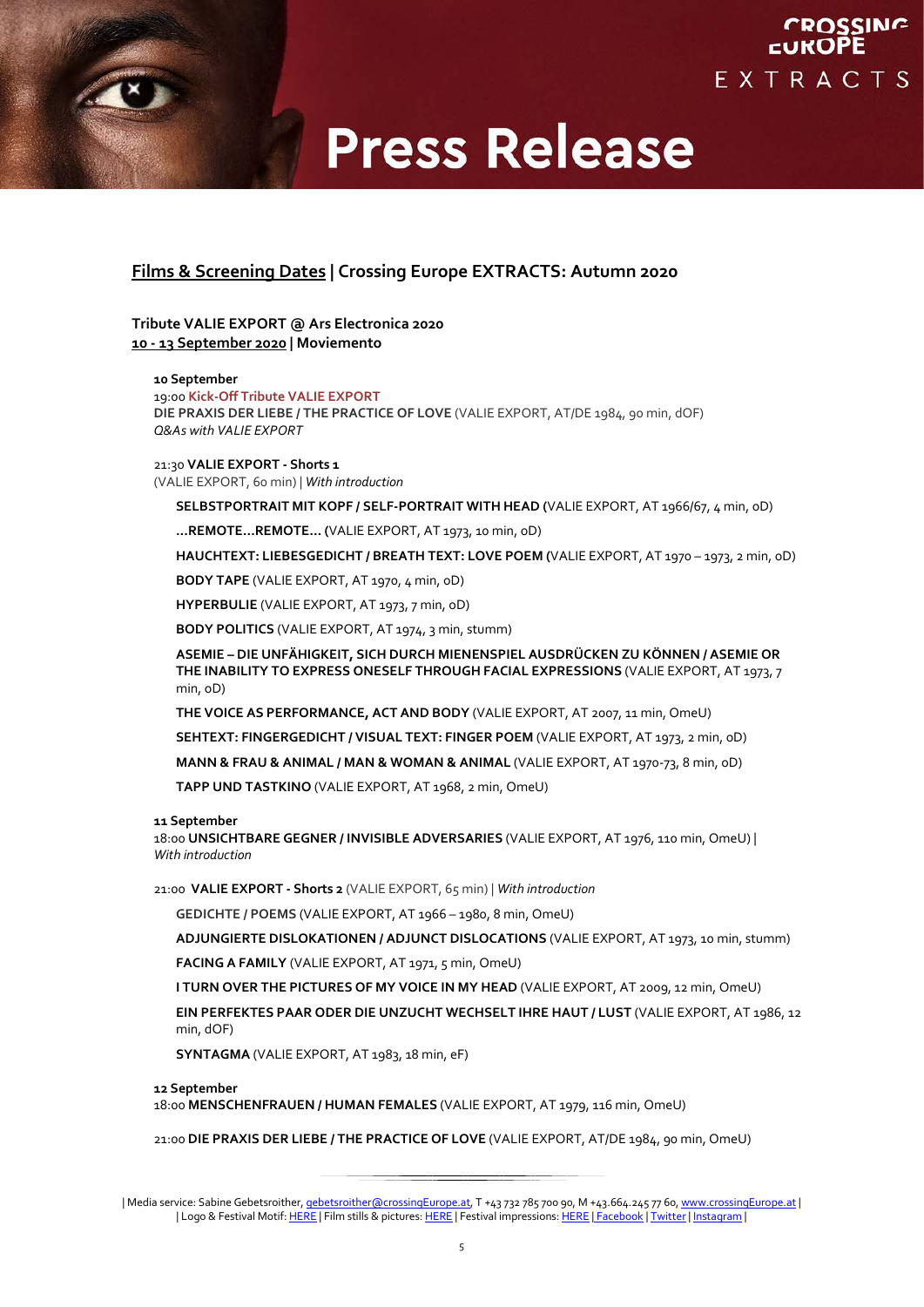

#### **13 September**

14:00 **DAS BEWAFFNETE AUGE - VALIE EXPORT IM DIALOG MIT DER FILMAVANTGARDE** (Zoltan Pataky, AT 1984, 135 min, dOF) *| including a break* **IM DIALOG** (David Wittinghofer, AT 2020, 12 min, dOF) | *Q&As*

18:00 **UNSICHTBARE GEGNER / INVISIBLE ADVERSARIES** (VALIE EXPORT, AT 1976, 110 min, OmeU)

20:30 **MENSCHENFRAUEN / HUMAN FEMALES** (VALIE EXPORT, AT 1979, 116 min, OmeU)

#### **Festival Premieres @ City Kino | 15 September – 22 Dezember 2020**

#### **15 September**

18:00 **Auftakt Festival Premieres @ City Kino ADULTS IN THE ROOM** (Costa-Gavras, FR/GR 2019, 124 min, OmeU) hosted by: ray Filmmagazin | *Guest: Cornelius Obonya (actor)*

#### **22 September**

18:00 **SOLE** (Carlo Sironi, IT/PL 2019, 100 min, OmeU) hosted by: YAAAS! Young Programmers | *Guests: Young Programmers 2020* 21:00 **ADULTS IN THE ROOM** (repetition)

#### **29September**

18:00 **LA VIRGEN DE AGOSTO / THE AUGUST VIRGIN** (Jonás Trueba, ES 2019, 125 min, OmeU) 21:00 **SOLE** (repetition)

**6 Oktober** 18:00 **DOUZE MILLE / TWELVE THOUSAND** (Nadège Trebal, FR 2019, 111 min, OmeU) 21:00 **LA VIRGEN DE AGOSTO / THE AUGUST VIRGIN** (repetition)

#### **13 Oktober**

18:00 **AUTOBAHN** (Daniel Abma, DE 2019, 85 min, OmeU) hosted by: afo architekturforum oberösterreich | *Guests: Tobias Hagleitner (afo) & Lotte Schreiber (curator)* 21:00 **DOUZE MILLE / TWELVE THOUSAND** (repetition)

#### **20 Oktober**

18:00 **GUNDERMANN REVIER / COAL-COUNTRY SONG. GUNDERMANN** (Grit Lemke, DE 2019, 98 min, dOFmeU) hosted by: AK Oberösterreich/Kultur | *Guests: Elfi Sonnberger (AK Oberösterreich) & Christel Kiesel de Miranda (artist)* 21:00 **AUTOBAHN** (repetition)

#### **27 Oktober**

18:00 **KOTKA V STENATA / CAT IN THE WALL** (Mina Mileva, Vesela Kazakova, BG/FR/GB 2019, 92 min, OmeU) 21:00 **GUNDERMANN REVIER / COAL-COUNTRY SONG. GUNDERMANN** (repetition)

#### **3 November**

18:00 **MADRE** (Rodrigo Sorogoyen, ES/FR 2019, 129 min, OmeU) hosted by: OÖ Nachrichten | *Guest: Nora Bruckmüller (OÖ Nachrichten)* 21:00 **KOTKA V STENATA / CAT IN THE WALL** (repetition)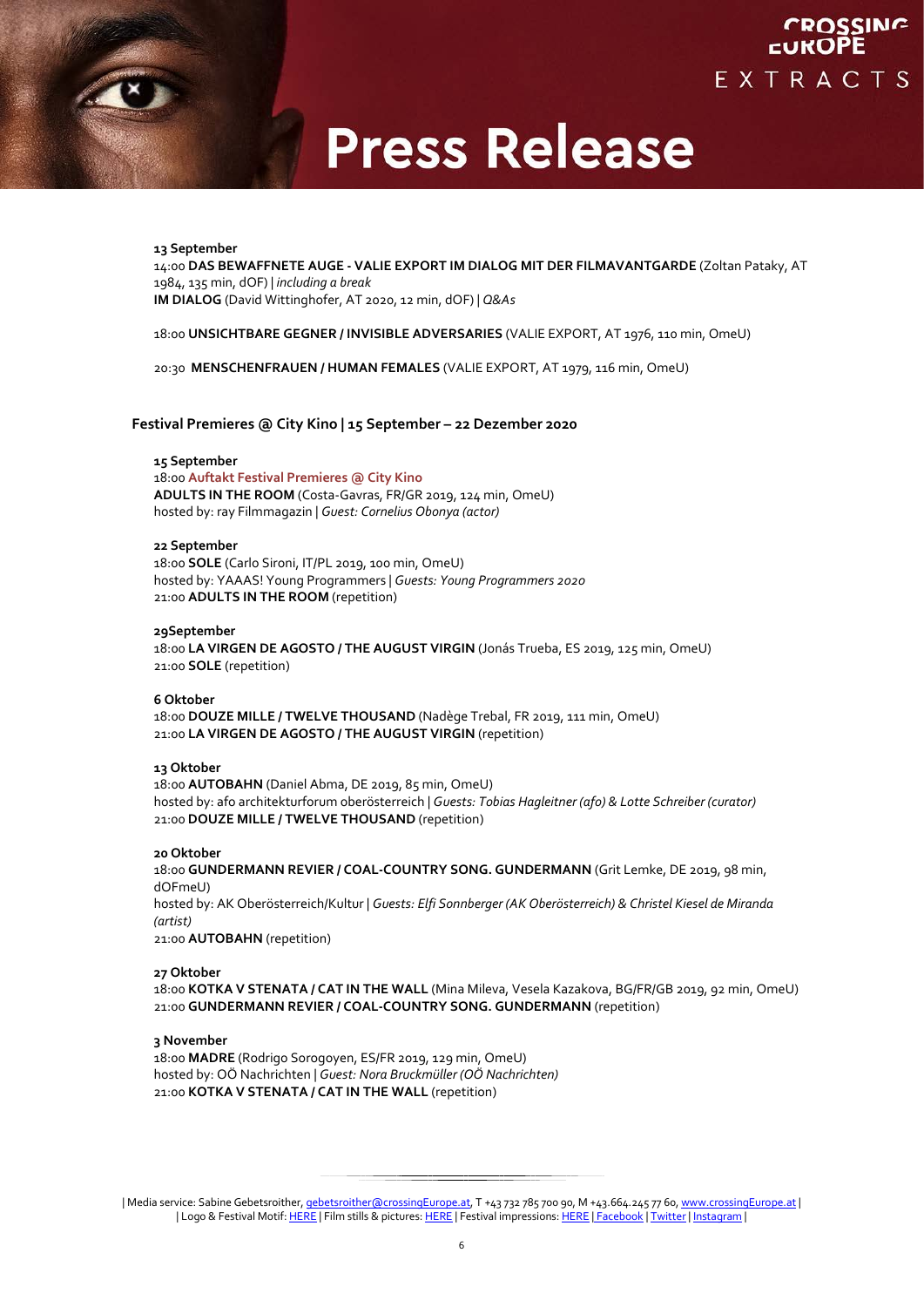#### **10 November**

18:00 **RING MAMMA! / CALL MOM!** (Lisa Aschan, SE 2019, 100 min, OmeU) hosted by: Frau.Macht.Film | Vorpremiere | *Guest: Sara Köppl (Frau.Macht.Film)* 21:00 **MADRE** (repetition)

#### **17 November**

18:00 **VANAMEHE FILM / OLD MAN CARTOON MOVIE** (Mikk Mägi, Oskar Lehemaa, EE 2019, 88 min, OmeU) hosted by: Cinema Next | *Guests: Dominik Tschütscher & Wiktoria Pelzer (curators)* 21:00 **RING MAMMA! / CALL MOM!** (repetition)

#### **24 November**

18:00 **FUTUR DREI / NO HARD FEELINGS** (Faraz Shariat, DE 2020, 92 min, OmeU) Hosted by: Hosi Linz & PRIDE Magazin | *Guest: Gerhard Niederleuthner (Hosi Linz, PRIDE)* 21:00 **VANAMEHE FILM / OLD MAN CARTOON MOVIE** (repetition)

#### **1 Dezember**

18:00 **COLECTIV / COLLECTIVE** (Alexander Nanau, RO/LU 2019, 109 min, OmeU) 21:00 **FUTUR DREI / NO HARD FEELINGS** (repetition)

#### **8 Dezember**

18:00 **BASHTATA / THE FATHER** (Kristina Grozeva, Petar Valchanov, BG/GR 2019, 87 min, OmeU) 21:00 **COLECTIV / COLLECTIVE** (repetition)

#### **15 Dezember**

18:00 **ZANA** (Antoneta Kastrati, XK/AL 2019, 97 min, OmeU) 21:00 **BASHTATA / THE FATHER** (repetition)

#### **22 Dezember**

18:00 **PANORAMA / PROJECTIONIST** (Yuriy Shylov, UA/PL 2019, 72 min, OmeU) 21:00 **ZANA** (repetition)

#### **Local Artists Shorts 2020 @ OÖ Kulturquartier 8 - 10 October 2020 | Ursulinensaal |** in cooperation with OÖ Landes-Kultur GmbH

#### **8 October, 18:00 EXPERIMENTAL SHORTS (71 min)**

**33 PUNKTE PROGRAMM** (Dietmar Brehm, AT 2019, 8 min, ohne Dialog) **MIRAGE** (Eginhartz Kanter, AT/FR 2020, 4 min, ohne Dialog) **OH! DUST** (Laura Egger-Karlegger, PL/AT 2019, 8 min, eOF) **SELFIE TEST #3** (Sybille Bauer, AT 2019, 5 min, stumm) **I DON'T EXIST YET** (Susanna Flock, AT 2019, 13 min, eOF) **\* FALSE NEON GOD – MICHAEL JULIAN KEPLINGER** (Michael Julian Keplinger, AT 2019, 2 min) **SEEKING PATTERNS** (Dagmar Schürrer, DE/AT 2019, 10 min, ohne Dialog) **TOVO** (Thomas Steiner, AT 2020, 7 min, ohne Dialog) **CYCLE** (Robert Kohlhuber, AT 2019, 2 min, ohne Dialog) **THORAX** (Siegfried A. Fruhauf, AT 2019, 8 min, ohne Dialog) **\* THIS IS LOVE – CRYSTN HUNT AKRON** (Reinhold Bidner, Crystn Hunt Akron, Patrik Huber, AT 2019, 4 min)

<sup>|</sup> Media service: Sabine Gebetsroither, *gebetsroither@crossingEurope.at*, T +43 732 785 700 90, M +43.664.245 77 60[, www.crossingEurope.at](http://www.crossingeurope.at/) | | Logo & Festival Motif[: HERE](https://www.flickr.com/photos/crossingeurope/collections/) | Film stills & pictures: HERE | Festival impressions: HERE | [Facebook](http://www.facebook.com/crossingeurope) | [Twitter](http://www.twitter.com/CROSSINGEUROPE) | [Instagram](http://www.instagram.com/crossingeurope/) |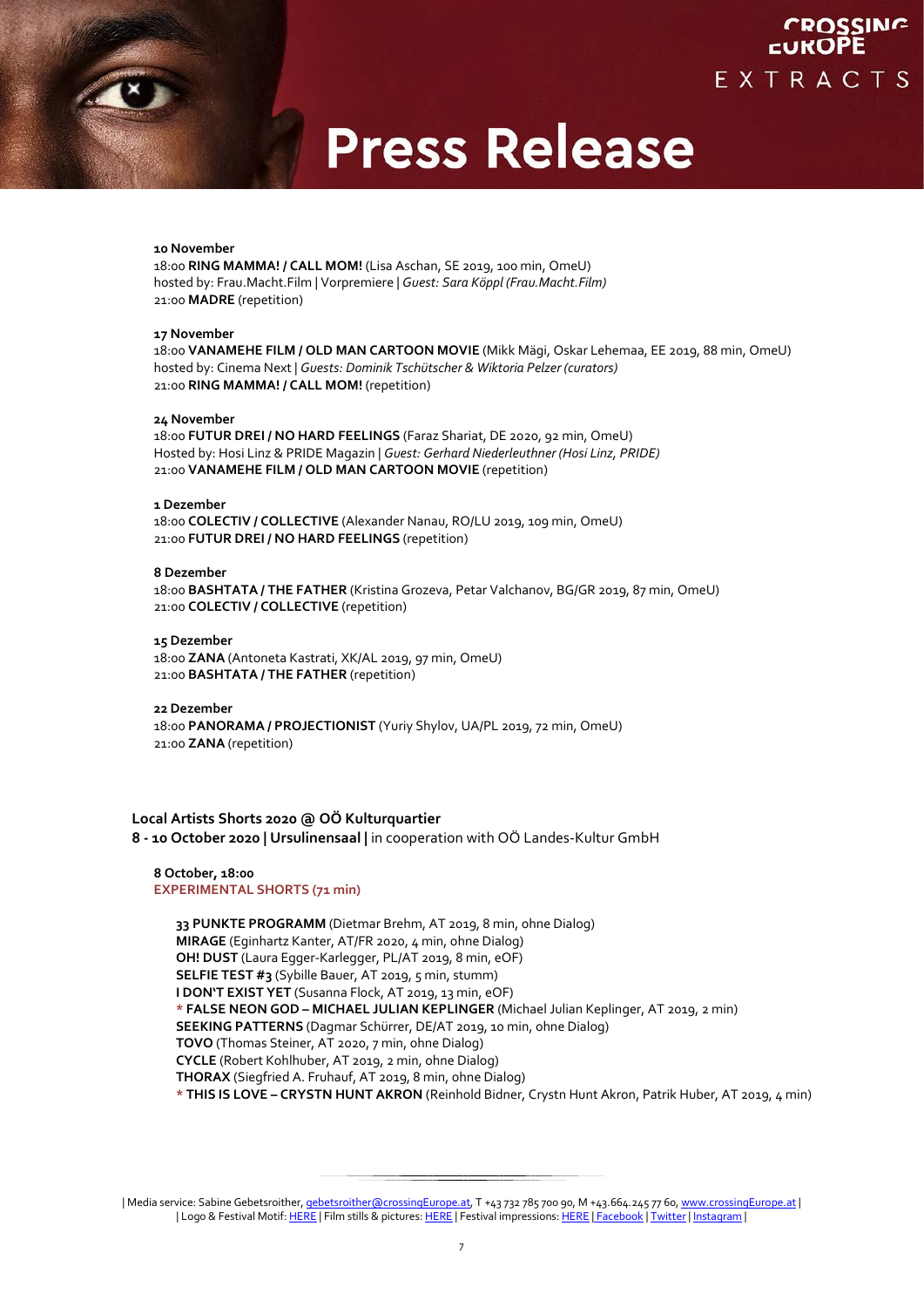## CROSSING **CUKOPE** EXTRACTS

# **Press Release**

#### **8 October, 20:30 SHORTS 1 (66 min)**

**\* BELLA VITA - DA STAUMMTISCH FEAT. SKERO** (Karol Kensy, AT 2019, 4 min) **ALLES MEINS / ALL MINE** (Lena Schwingshandl, Lisa Großkopf, DE/AT 2019, 6 min, ohne Dialog) **\* BUBBLE – HIKEE BIKINI** (Florian Schwarz, Stefan Mayerhofer, AT 2019, 3 min) **\* WÜCKIS ZAM – HEINRICH HIMALAYA** (Kilian Immervoll, Anna Sophia Rußmann, AT 2019, 4 min) **THE DREAM OF LIFE** (Bettina Reisigl, Melanie Witzmann, AT 2019, 4 min, eOF) **HARD-HEADED HARMONY** (Michael Heindl, GB/AT 2019, 1 min, ohne Dialog) **BIRNENSAFT** (Verena Aigner, AT 2019, 3 min, dOF) **PERSISTENT DISTURBANCE** (Laurien Bachmann, Sebastian Six, PE/CL/AR/AT 2019, 8 min, oD) **\* PUPPET – PAROV STELAR** (Alexej Sigalov, AT 2019, 5 min) **\* AUTO – KLITCLIQUE** (Anna Spanlang, AT 2019, 3 min) **TIME O' THE SIGNS** (Reinhold Bidner, AT 2019, 9 min, eOF) **\* THE VOID – ANKATHIE KOI** (Jakob Kaiser, AT 2019, 5 min) **STONES** (Michael Heindl, BO/PE/CL/AT 2019, 3 min, ohne Dialog) **\* LIKE WOLVES – GOSPEL DATING SERVICE** (Felix Sturmberger, Florian Schwarz, AT 2019, 4 min) **\* ROADMOVIE** (freundinnen der kunst, AT 2019, 4 min)

### **9 October, 15:30**

**YAAAS! Shorts (68 min)**

**DREIKLANG** (Johanna Weiss, AT 2020, 5 min) **LUKI** (Sophie Kaufmann, AT 2020, 8 min) **REMINISCENCE** (Maria Potzmader, AT 2020, 11 min) **ZUCHT** (Tobias Hollinetz, AT 2020, 10 min) **RUHE IN FRIEDEN** (Elias Illig, AT 2020, 11 min) **BLACKBOOK** (Nora Einwaller, AT 2020, 18 min) **SEVEN** (Carina Auböck, AT 2020, 5 min)

#### **9 October, 18:00**

### **SHORTS 2 (82 min)**

**UNCHANGE** (Sarkaut Mostefa , Österreich 2020, 14 min, Deutsch, OmeU) **IN VERDRÄNGUNG** (Michael Winiecki, Österreich 2019, 11 min, Deutsch, OmeU) **FISCHE** (Raphaela Schmid, Österreich 2020, 17 min, Deutsch, OmeU) **EL LUNAR EN SU ESPALDA / THE BIRTHMARK** (Bernhard Hetzenauer, Pia Ilonka Schenk Jensen, Mexiko/Dänemark/Norwegen/ Österreich/Deutschland 2019, 11 min, Spanisch, OmeU) **2268, FRÜHER / 2268, BEFORE** (Gloria Gammer, Österreich/ Deutschland 2019, 29 min, Deutsch, OmeU)

## **9 October, 20:30**

**FICTION SHORTS (79 min)**

**OUEST** (Michael Seidl, Österreich 2019, 29 min, Deutsch/Englisch, OmeU) **DAZWISCHEN / INBETWEEN** (Pia Huemer, Österreich 2020, 12 min, Deutsch, OmeU) **\* SING – FOLKSHILFE** (Felix Sturmberger, Florian Schwarz, David Resch, Österreich 2019, 3 min) **RUDERN** (Sophia Hochedlinger, Österreich 2020, 35 min, Deutsch, OmeU)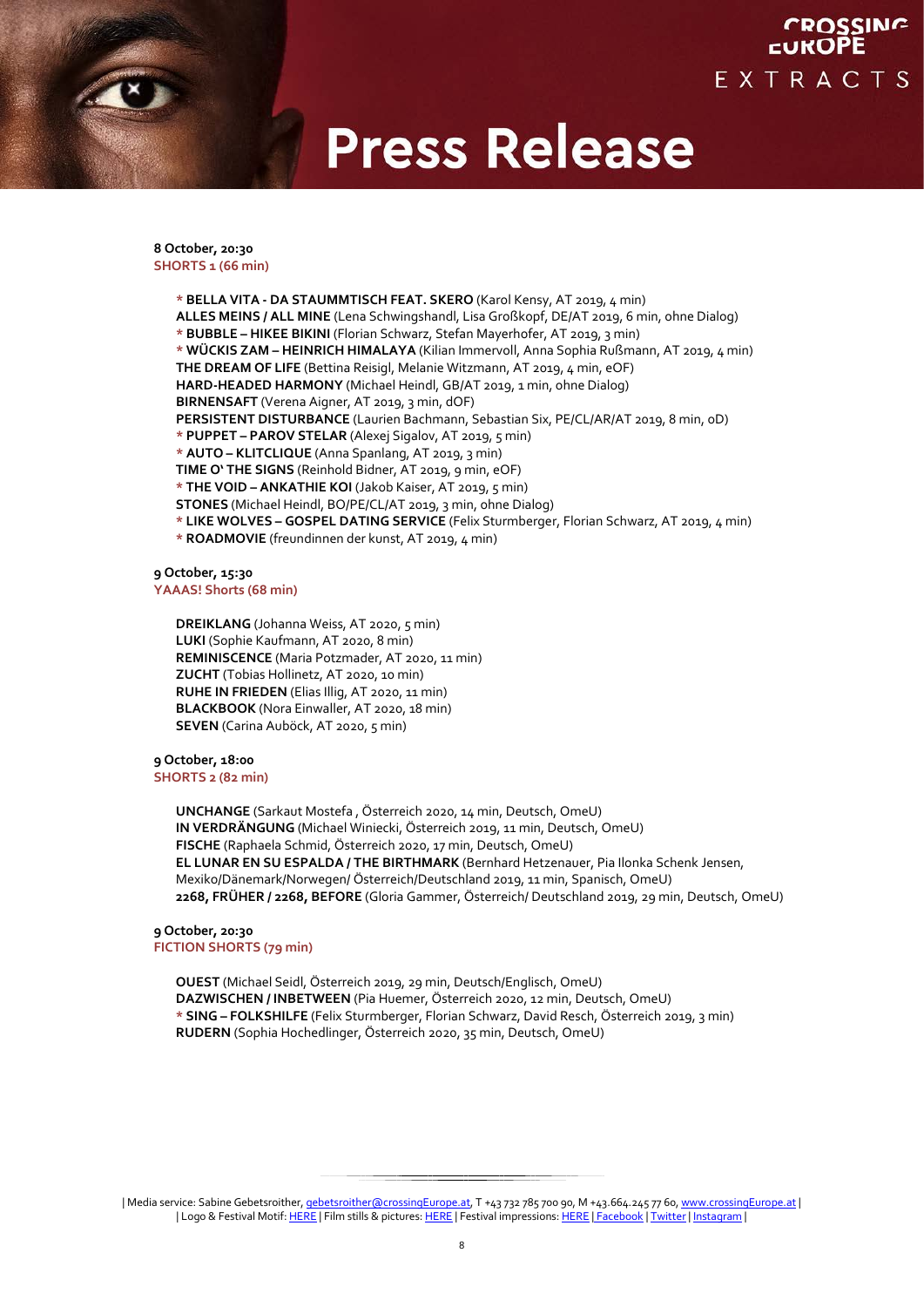**10 October, 15:30 DOCUMENTARY SHORTS (80 min)**

> **INÐIJA** (Leonhard Pill, Österreich 2020, 19 min, Deutsch, OmeU) **FAHREN / RIDING** (Veronika Barnas, Österreich 2019, 30 min, Deutsch, OmeU) **DIE LIEBE ZUM LEDER – VOM ARBEITEN IN DER SCHUHFABRIK** (Antje Mayer-Salvi, Petra Zechmeister, Österreich 2019, 31 min, Deutsch, dOF)

**10 October, 18:00 SHORTS 3 (94 min)**

> **KOMM, WIR GEHEN** (Alenka Maly, Österreich 2019, 4 min, ohne Dialog) **YAW** (Katharina Gruzei, Österreich 2019, 14 min, ohne Dialog) **HOW TO DISAPPEAR** (Total Refusal, AT 2020, 21 min, Englisch, OmeU) \* **BLIND WAR - TOMÁ FEAT. BEN LAMAR GAY** (Melanie Ludwig, Österreich 2019, 3 min) **ZWISCHENRÄUME / GAPS** (Marie Luise Lehner, Österreich 2020, 20 min, Deutsch, OmeU) **666TH HEAVEN** (Remo Rauscher, Clemens Sainitzer, Österreich 2019, 32 min, Deutsch, dOF, mit Live-Vertonung)

**10 October, 20:30 AWARD CEREMONY & SCREENING AWARD WINNING FILMS** *| admission free*

\* *music video*

### **Crossing Europe EXTRACTS goes …**

**/slashfilmfestival | Wien |** www.slashfilmfestival.com 17-27 September **PELIKANBLUT / PELICAN BLOOD** (Katrin Gebbe, DE/BG 2019, 121 min, OmeU) **SAINT MAUD** (Rose Glass, GB 2019, 83 min, eOF) **VANAMEHE FILM / OLD MAN CARTOON MOVIE** (Mikk Mägi, Oskar Lehemaa, EE 2019, 88 min, OmeU)

**Kino Ebensee |** www.kino-ebensee.at 1 October, 20:00 c & 3 October, 18:00 **SICHERHEIT123 / SAFETY123** (Florian Kofler, Julia Gutweniger, AT/IT 2019, 72 min, OmeU) 2 & 3 October., in each case 20:00 **PAPICHA** (Mounia Meddour, FR/DZ/BE/QA 2019, 105 min, OmdU)

**Österreichisches Filmmuseum | Wien |** www.filmmuseum.at 18 October **Spotlight MARK JENKIN (GB)**  18:30 Kurzfilme (GB 2015 – 2019, 86 min, eOF) 21:00 BAIT (GB 2019, 87 min, eOF)

**DAS KINO | Salzburg |** www.daskino.at 27 October, 20:00 **KOTKA V STENATA / CAT IN THE WALL** (Mina Mileva, Vesela Kazakova, BG/FR/GB 2019, 92 min, OmeU) 3 November, 20:00 **MADRE** (Rodrigo Sorogoyen, ES/FR 2019, 129 min, OmeU 10 November, 20:00 **RING MAMMA! / CALL MOM!** (Lisa Aschan, SE 2019, 100 min, OmeU)